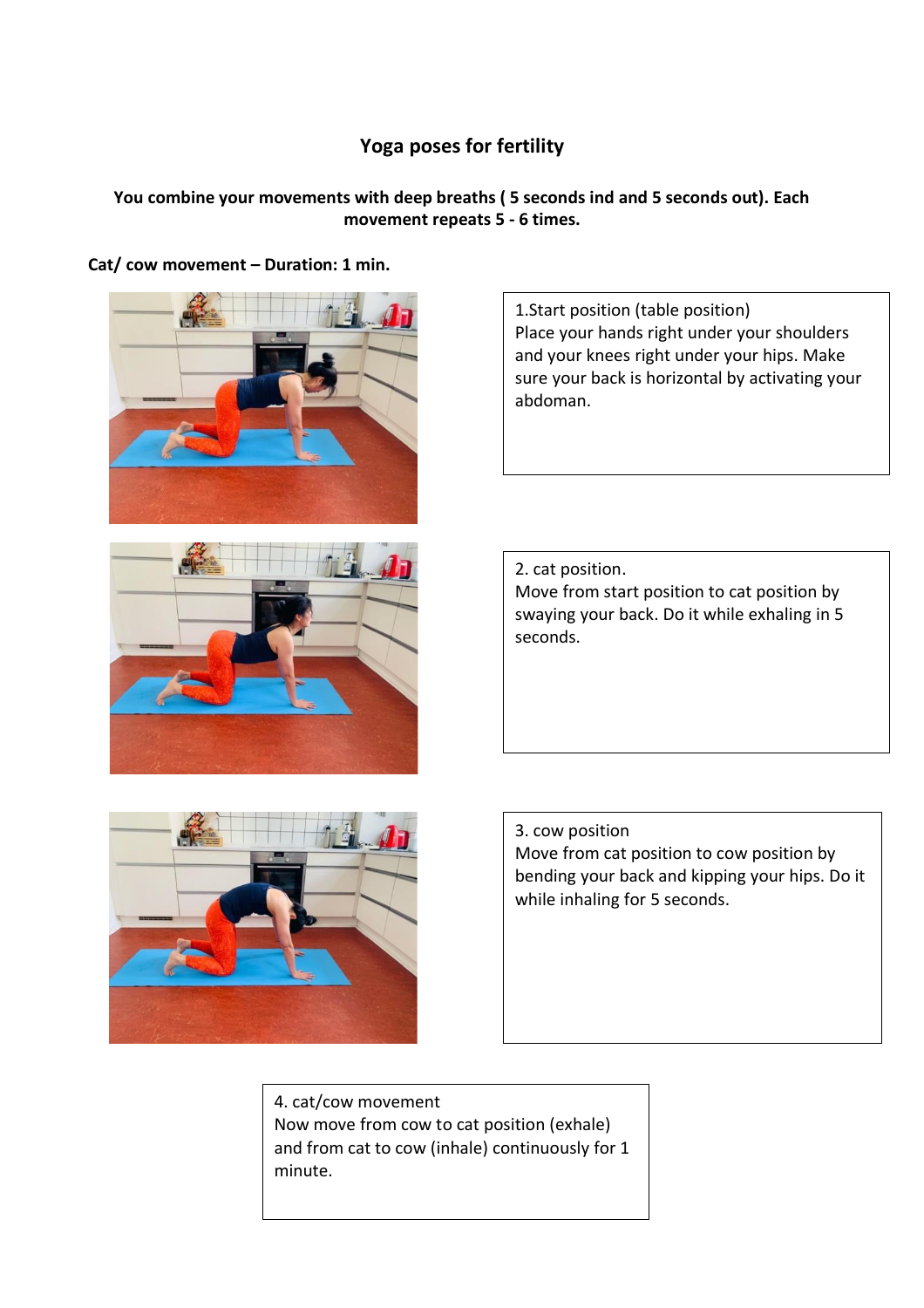#### **Dog/cobra movement – Duration 1 min.**



1.Dog position. Make sure that your back and arms make a straight line from the hips to the hands. Bend your legs if necessary. Look straight down so your neck is relaxed.

### 3. Dog/Cobra

Move from cobra to dog position while inhaling for 5 sec. and repeat the movement between the two positions continuously for 1 minute.



2. Cobra position Move from dog position to cobra position by lowering your body down on the floor and then push your upper body up. Do it while exhaling for 5 sec.